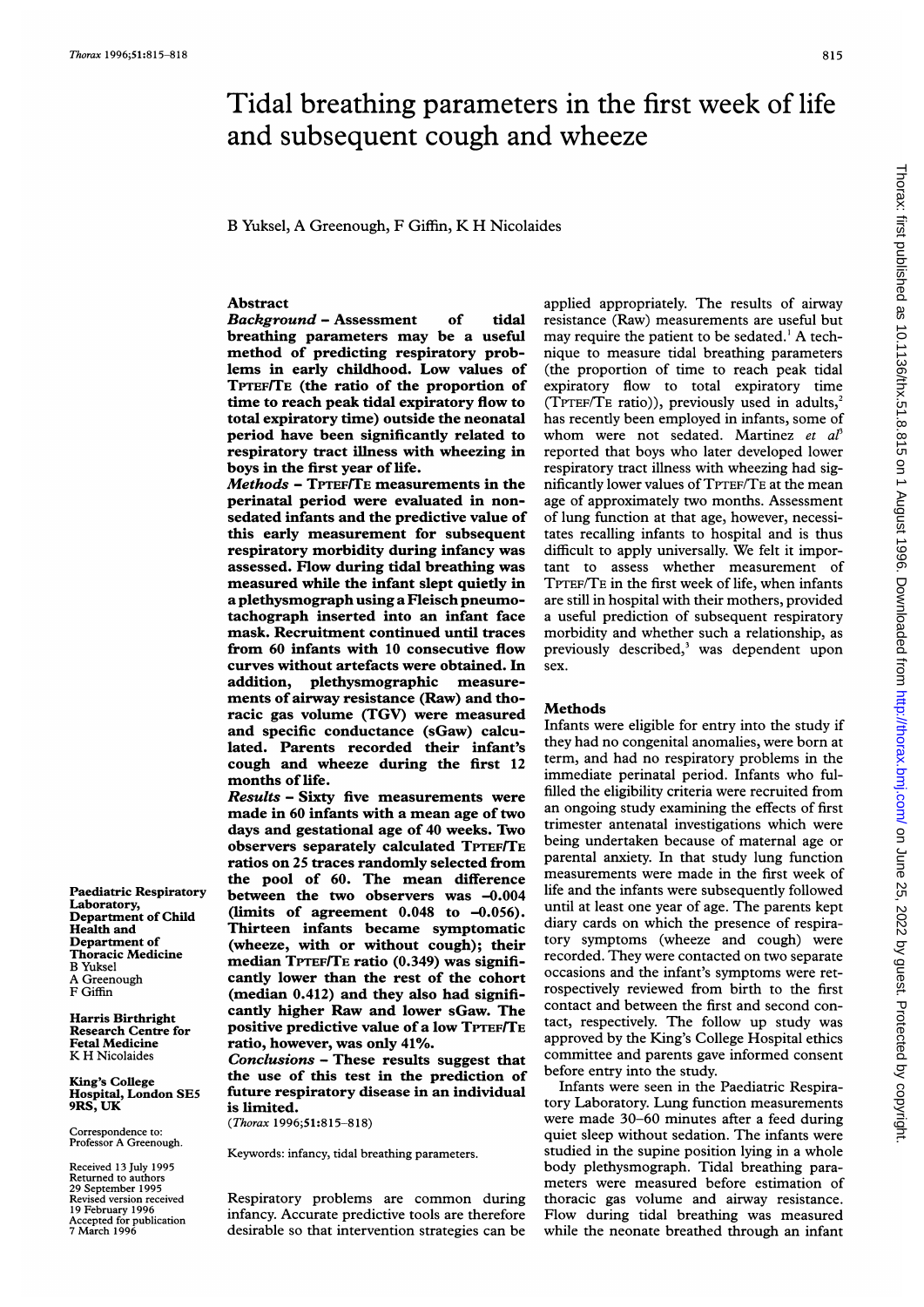face mask. The mask was connected to a rebreathing bag via a heated Fleisch pneumotachograph and was sealed around the infant's nose and mouth using silicone putty to ensure an airtight seal. The dead space of the equipment was 15 ml. The flow signal was calibrated with a rotameter and was linear between zero and 12 1/min. Flow and volume signals were collected on ultraviolet sensitive paper. The shape of the tidal breathing expiratory curve was studied. The time to reach peak (maximum) tidal expiratory flow (TPTEF/TE) as a proportion of total expiratory time (TE) was measured. The mean TPTEF/TE ratio was calculated from the first 10 regular breaths. Recruitment continued until 60 suitable traces - that is, with 10 consecutive flow curves without artefacts - were obtained.

Thoracic gas volume (TGV) and airway resistance (Raw) were measured using a whole body plethysmograph (Hammersmith Hospital, Department of Medical Engineering, London, UK) with <sup>a</sup> total volume of 90 litres. The infant breathed through a face mask which was connected to the rebreathing bag via a heated pneumotachograph. The face mask was sealed around the infant's nose and mouth using silicone putty to ensure an airtight seal. The infant breathed through a heated, humidified rebreathing system to avoid box pressure changes due to heating and cooling of respired gas. TGV was measured at the end of normal inspiration and Raw at two thirds of maximum inspiratory flow using the techniques of Dubois *et al* suitably modified for infants.<sup>43</sup> TGV was calculated from five breaths during occlusion and the reported value was adjusted to end expiratory lung volume; five separate occlusions were made. Raw was calculated from 10 breaths. Measurements were corrected for the apparatus dead space which included the face mask (15 ml) and its resistance (8 cm  $H<sub>2</sub>O/l/s$ ) measured at flows of between 5 and 15 1/min. The calibration of the plethysmograph was performed as described previously.6

An observer who was unaware of the results of the TPTEF/TE measurements evaluated the diary cards. Infants were defined as symptomatic if they wheezed, with or without cough, for more than one day following a respiratory tract infection or wheezed for at least 24 hours without any respiratory tract infection.

#### STATISTICAL ANALYSIS

To determine the interobserver repeatability of the measurements, 25 traces were randomly selected and the mean TPrEF/TE ratio for each trace was calculated separately by two observers. The coefficient of variation (CV) was determined for each trace by each observer. The coefficient of repeatability between the two observers' results was calculated according to the method of Bland and Altman.<sup>7</sup> Differences between groups were assessed for statistical significance using the Mann-Whitney U test. The sensitivity, specificity, and positive predictive value for the development of respiratory symptoms in the first year of life of the median TPTEF/TE of the study population were calculated.



Average of two observers (TPTEF/TE)

Figure <sup>1</sup> Differences between the two observers in the TPTEF/TE ratio of an individual plotted against the mean TPTEF/TE. The mean difference and 95% confidence intervals of the mean are demonstrated (solid and broken lines, respectively).

#### Results

Lung function measurements were carried out in 65 neonates, but in five cases the traces were unsuitable for analysis. Results were used from the remaining 60 neonates (25 boys) who were born at a median gestational age of 40 weeks (range 37-42) and had a birth weight of 3400 g (range 1800-4960). The median age at the time of investigation was two days (range 1-12). The ethnic origin of the neonates was Caucasian in 42 cases, Afro-Caribbean in 12, Asian in one, and mixed in five. The mean (SD) TPTEF/TE values of the two observers were 0.383 (0.058) and 0.387 (0.06), respectively, and the mean (SD) difference between paired measurements was -0.004 (0.026). The mean (SD) coefficient of variation was 20.4 (8.8)% (range 3-41) for observer <sup>1</sup> and 15.3  $(6.6)$ % (range 6-31) for observer 2. The coefficient of repeatability of the TPTEF/TE results was 0.052 with limits of agreement of 0.048 to  $-0.056$  (fig 1).

Thirteen infants (four boys) were symptomatic at follow up (fig 2). They did not differ from the other 47 with respect to their birth weight, the proportion who were growth retarded, their postnatal age, mode of delivery, ethnic origin, family history of atopy, or respiratory rate (table 1). The median TPTEF/TE of the symptomatic group, however, was significantly different from that of the nonsymptomatic infants, as was their airway resistance and specific conductance but not their thoracic gas volume  $(p < 0.01)$  (table 1). In the total group of 60 neonates there was no significant difference between the median TPTEF/TE of the boys (0.400, range 0.298-0.477) and the



Figure 2 Individual TPTEF/TE results for boys ( $\triangle$  = non-symptomatic,  $\triangle$  = symptomatic) and girls ( $\bigcirc$  =  $non-symptomatic, \bullet = symptomatic).$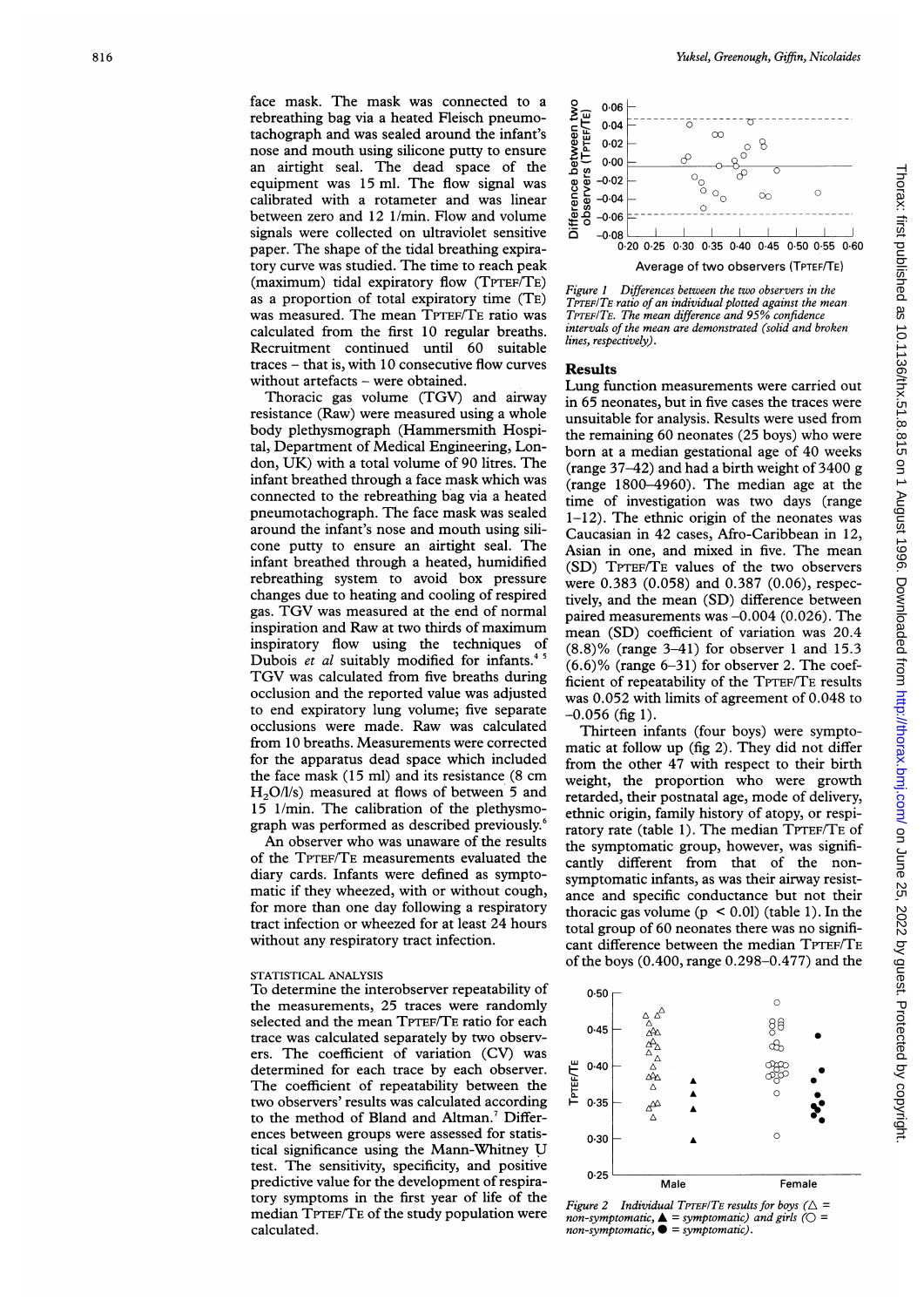Table <sup>1</sup> Comparison of symptomatic and asymptomatic infants

|                                   | Symptomatic             | Asymptomatic             |
|-----------------------------------|-------------------------|--------------------------|
| n                                 | 13                      | 47                       |
| Birth weight $(g)$                | 3540 (2400-4830)        | 3370 (1800-4960)         |
| Intrauterine growth retardation   | 2(15)                   | 6(13)                    |
| Postnatal age (days)              | $3(1-10)$               | $2(1-12)$                |
| Vaginal delivery (SVD)            | 9(69)                   | 38 (80)                  |
| Caucasian                         | 9(69)                   | 33 (70)                  |
| Family history of atopy           | 5 (38) (2 boys/3 girls) | 15 (32) (6 boys/9 girls) |
| Respiratory rate (breaths/minute) | $62(38-93)$             | $61(39 - 85)$            |
| TPTEF/TE                          | $0.349(0.298 - 0.442)$  | $0.412(0.303 - 0.520)$   |
| $TGV$ (ml/kg)                     | $34(25 - 43)$           | $33(22 - 44)$            |
| Raw (cm $H_2O/l/s$ )              | $30(25-43)$             | $25(15-39)$              |
| sGaw (cm $H_2O/s$ )               | $0.285(0.210 - 0.397)$  | $0.389(0.224 - 0.547)$   |

Results are presented as median (range) or no. (%).

 $T$ PTEF/ $T$ E = time to reach peak tidal expiratory flow to total expiratory time;  $TGV$  = thoracic gas volume;  $Raw = airway resistance$ ;  $Gaw = specific airway conductance$ .

Table 2 Prediction of persistence of respiratory symptoms at one year using a TPTEF/TE ratio of  $< 0.4$ 

|                               | Boys | Girls |
|-------------------------------|------|-------|
| Sensitivity (%)               | 100  | 89    |
| Specificity (%)               | 62   | 65    |
| Positive predictive value (%) | 33   | 47    |
| Negative predictive value (%) | 100  | 94    |

girls (0.398, range 0.303-0.520). Symptomatic boys and girls had lower TPTEF/TE ratios than non-symptomatic boys and girls, respectively  $(p < 0.02)$ . A TPTEF/TE ratio of less than  $0.4$ had <sup>a</sup> 92% sensitivity, 64% specificity, and 41% positive predictive value for respiratory symptoms in infancy. Similar values were obtained when boys and girls were considered separately (table 2).

### **Discussion**

This study has shown that the TPTEF/TE ratio measured during the first week of life in infants who subsequently developed respiratory symptoms was lower than in those who remained asymptomatic. This difference was particularly apparent in boys. These results are compatible with earlier findings in infants examined at a mean age of two months,' but the average TPTEF/TE of our study population was higher than that reported by Martinez et  $al$ .<sup>3</sup> Carlsen et  $al<sup>89</sup>$  however, have demonstrated a decrease in TPTEF/TE with increasing postnatal age during the first week of life. A review of the published data (table 3) shows that the trend persists over the first few months of life. The TPTEF/TE results we report are in keeping with both the findings of Carlsen et al<sup>8</sup> and Stick et al.<sup>10</sup> The latter group measured TPTEF/TE using a

similar technique to that employed in the present study and, in addition, used respiratory inductance plethysmography (Respitrace).

The variability in measurements of TPTEF/TE was high, despite excluding 10% of traces as unsuitable for analysis. It has recently been suggested that at least 20 breaths (from two separate epochs) should be analysed to obtain a more representative value of TPTEF/ TE.<sup>11</sup> Others have used a mean of 3-8 runs of five sequential breaths $^{12}$  but analysis of 10 consecutive tidal breaths has been undertaken more commonly.<sup>3 13 14</sup> As a consequence, we chose the latter method. Our intraindividual variation is similar to that of Carlsen et  $al$ ,<sup>8</sup> but both results compare unfavourably with those of Stick et al.<sup>10</sup> It seems unlikely, however, that this high variability is due to measurement technique as Stick quotes similar results using a face mask and pneumotachograph or a Respitrace. The high variability may be explained by the low postnatal age of our patients." Despite this, however, we were able to demonstrate significant differences between groups. Our study population containing 13 symptomatic infants, given the coefficient of variation of the measurement we noted, allowed us to detect a difference in TPTEF/TE of 0.066 between the groups with 80% power at the 5% level, which is below the difference reported in prospective studies.<sup>3</sup> <sup>13</sup> The positive predictive value of a low TPTEF/TE was relatively poor, however, but our symptomatic group consisted of only 13 infants and obstructive airway disease in early childhood is multifactorial so one factor alone could not be expected to have a high predictive value.

Infants who subsequently became symptomatic could not be identified by their birth weight, the proportion who were growth retarded, their postnatal age, mode of delivery, ethnic origin, or family history of atopy (table 1). As the numbers of symptomatic infants were small we did not attempt to subdivide the group according to the severity of their symptoms, so we cannot exclude that there may have been clinically important differences between these groups and the controls. The respiratory rate of the two groups did not differ significantly and was comparable to that reported by Carlsen et  $al$ <sup>8</sup> We found a 16% difference in the TPTEF/TE ratio between subsequently symptomatic and asymptomatic

Table 3 Previously published results of TPTEF/TE ratio

| Author                      | TPTEF/TE                                 | Mean approximate<br>postnatal age of study group | Mean respiratory<br>rate (bpm) |
|-----------------------------|------------------------------------------|--------------------------------------------------|--------------------------------|
| Carlsen et $al^8$           | 0.39                                     | One day                                          | 58.9 (25-114)                  |
| Stick et al                 | $0.423 - 0.427$                          | 58 hours (33–114)                                | 47.9-46.9                      |
| Stocks et al <sup>11</sup>  | 0.4                                      | Neonates $(< 2$ weeks)                           | Not given                      |
| Clarke et al $^{12}$        | 0.38                                     | One month                                        | 62                             |
| Clarke et al <sup>18</sup>  | $0.39$ (boys) $0.41$ (girls)             | <b>Neonates</b>                                  | Not given                      |
| Stocks et al <sup>11</sup>  | 0.29                                     | Six weeks                                        | Not given                      |
| Young et al <sup>13</sup>   | $0.39$ $(0.254$ in flow limited infants) | One month                                        | 42                             |
| Dezateux et al $^{15}$      | 0.321                                    | 8 weeks                                          | 46.5                           |
| Martinez et al <sup>3</sup> | $0.312$ $(0.254$ in wheezing infants)    | 8 weeks                                          | Not given                      |
| Martinez et al              | 0.297                                    | 8 weeks                                          | Not given                      |
| Dezateux et al $15$         | 0.295                                    | 50 weeks                                         | 30.5                           |
| Stocks et al                | 0.27                                     | One year                                         | Not given                      |
| Clarke et al $11$           | 0.29                                     | One year                                         | 29                             |

\*Two techniques of measuring TPrEF/TE were employed.